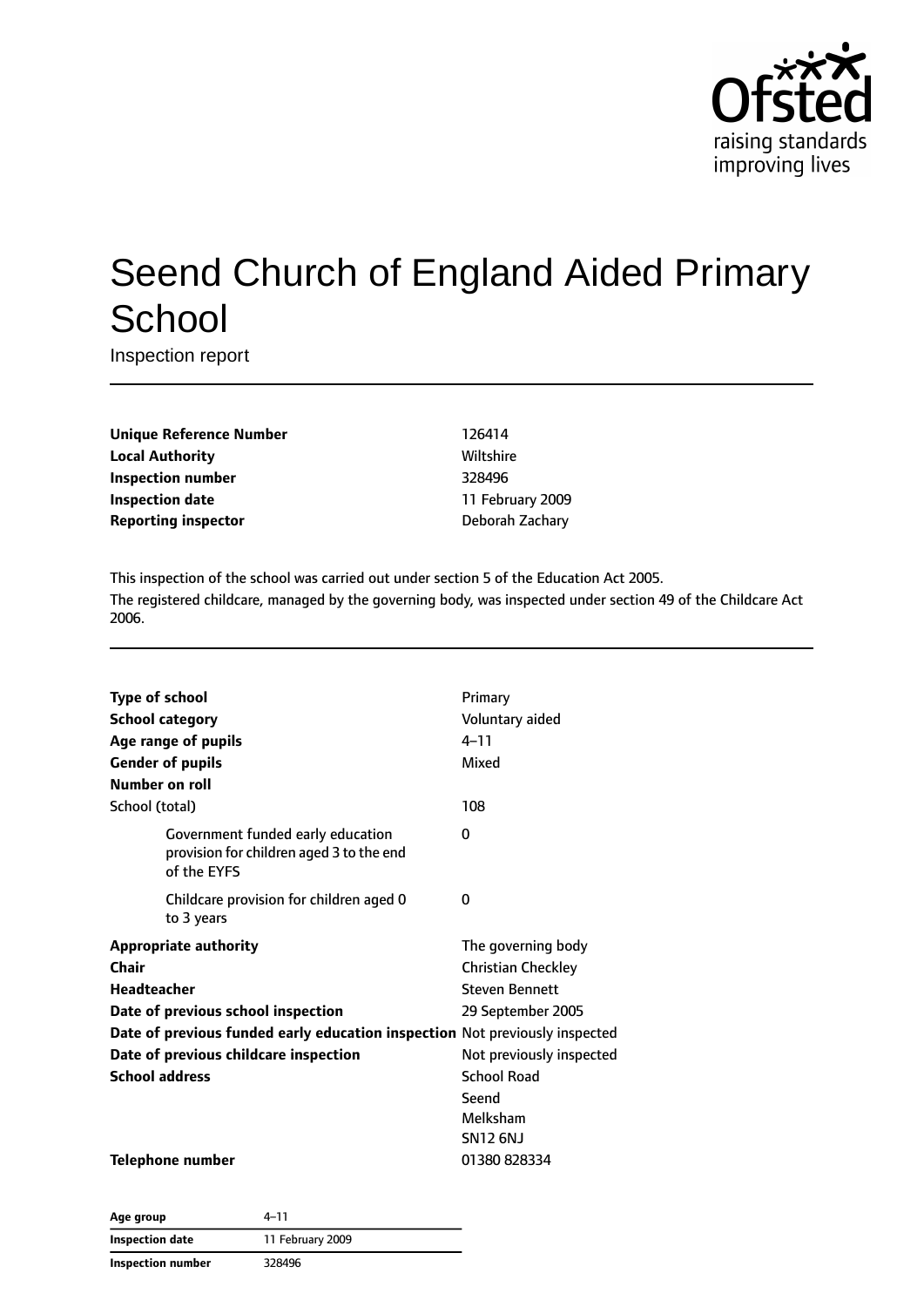**Fax number** 01380 828334

| Age group         | 4–11             |
|-------------------|------------------|
| Inspection date   | 11 February 2009 |
| Inspection number | 328496           |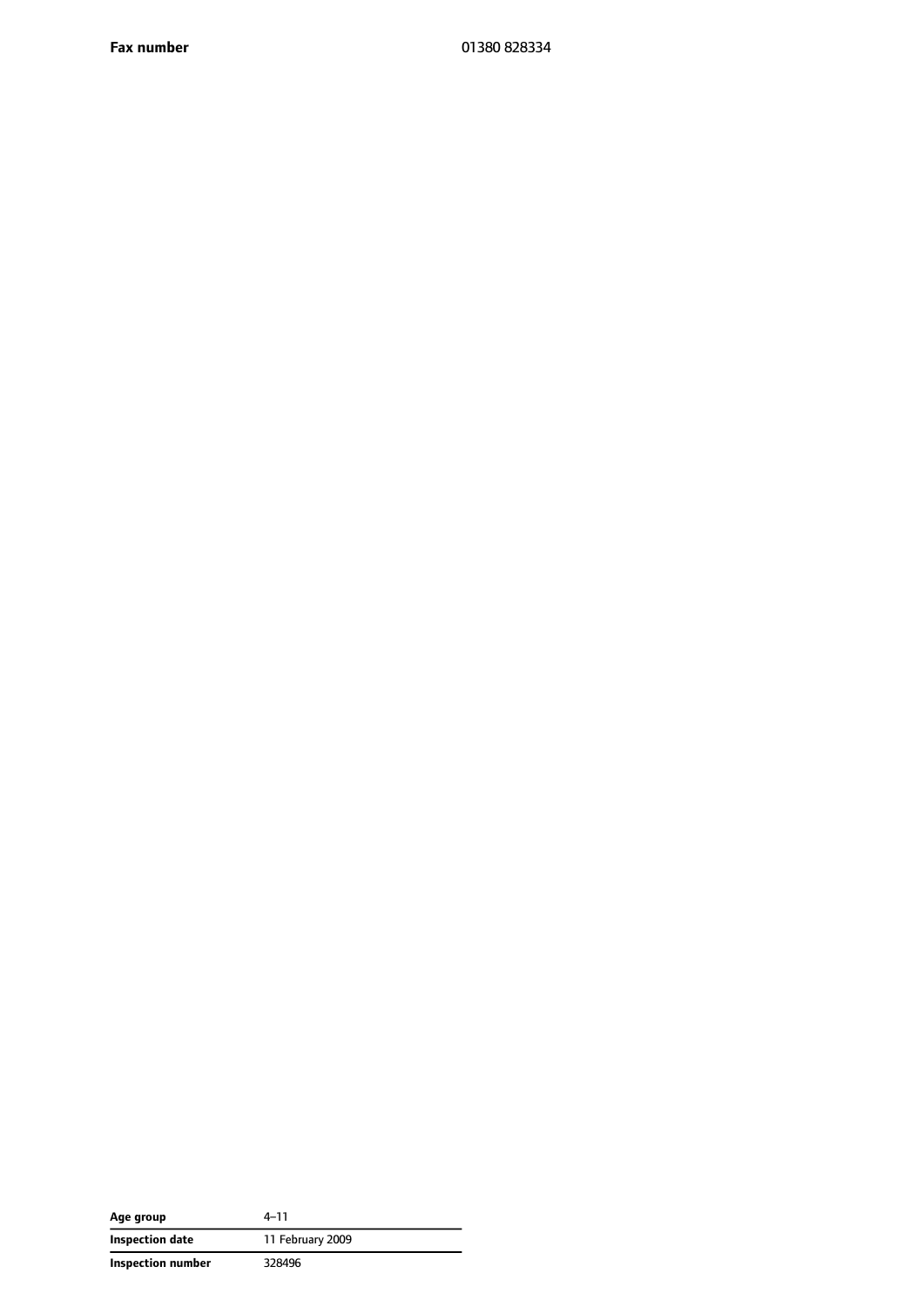.

<sup>©</sup> Crown copyright 2009

Website: www.ofsted.gov.uk

This document may be reproduced in whole or in part for non-commercial educational purposes, provided that the information quoted is reproduced without adaptation and the source and date of publication are stated.

Further copies of this report are obtainable from the school. Under the Education Act 2005, the school must provide a copy of this report free of charge to certain categories of people. A charge not exceeding the full cost of reproduction may be made for any other copies supplied.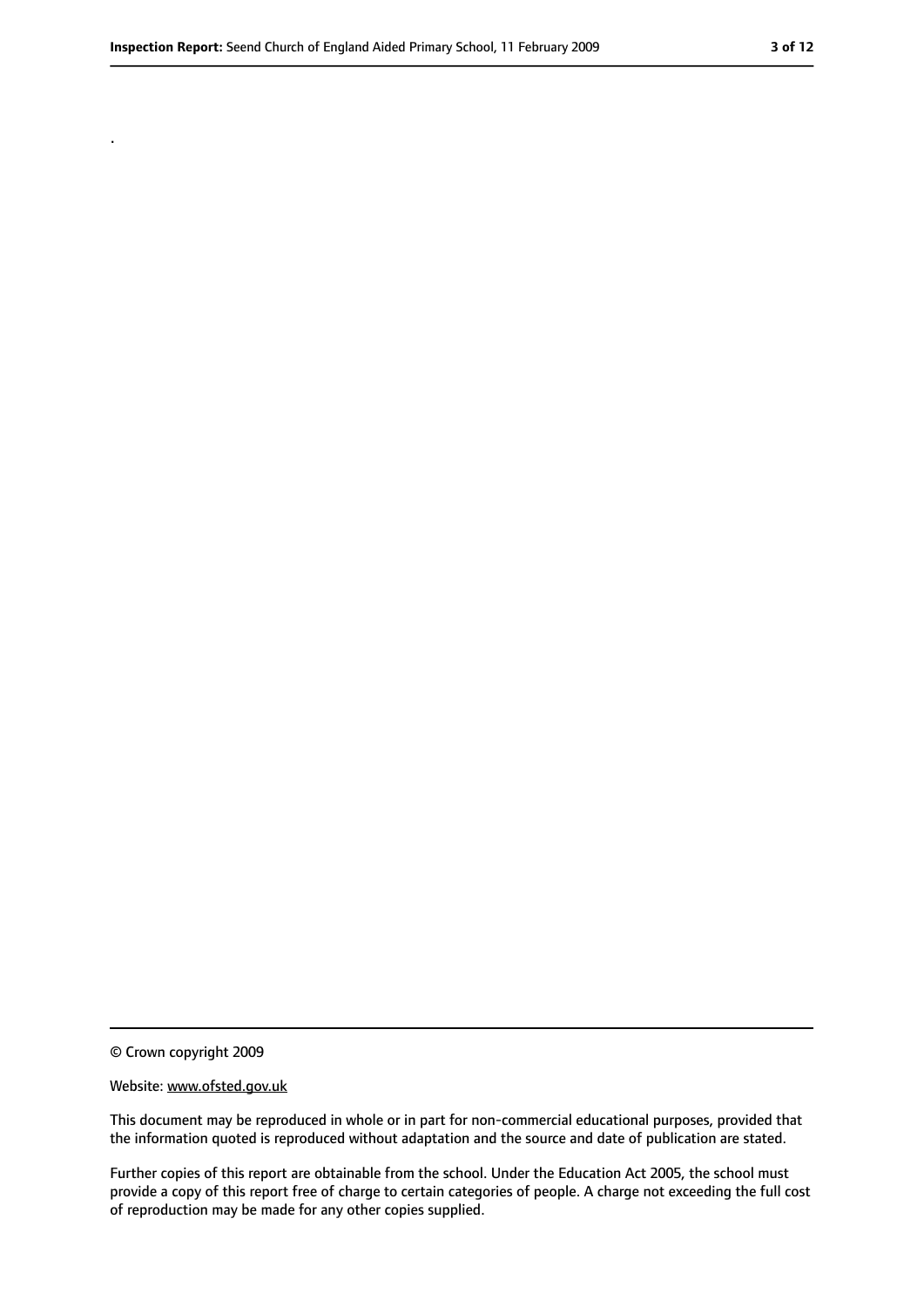# **Introduction**

The inspection was carried out by a team of two Additional Inspectors.

#### **Description of the school**

The majority of Seend's pupils come from the village but a large minority travel to the school from further afield. Attainment on entry varies from year to year but is broadly at the levels expected for this age. The proportion of pupils with learning difficulties and/or disabilities is broadly average, but proportions in any one year group vary. Almost all pupils are of White British backgrounds, and none speak English as an additional language.

Seend is smaller than most primary schools. As a result, all classes contain two year groups. Pupils in the Early Years Foundation Stage are taught in the same class as some Year 1 pupils.

#### **Key for inspection grades**

| Grade 1 | Outstanding  |
|---------|--------------|
| Grade 2 | Good         |
| Grade 3 | Satisfactory |
| Grade 4 | Inadequate   |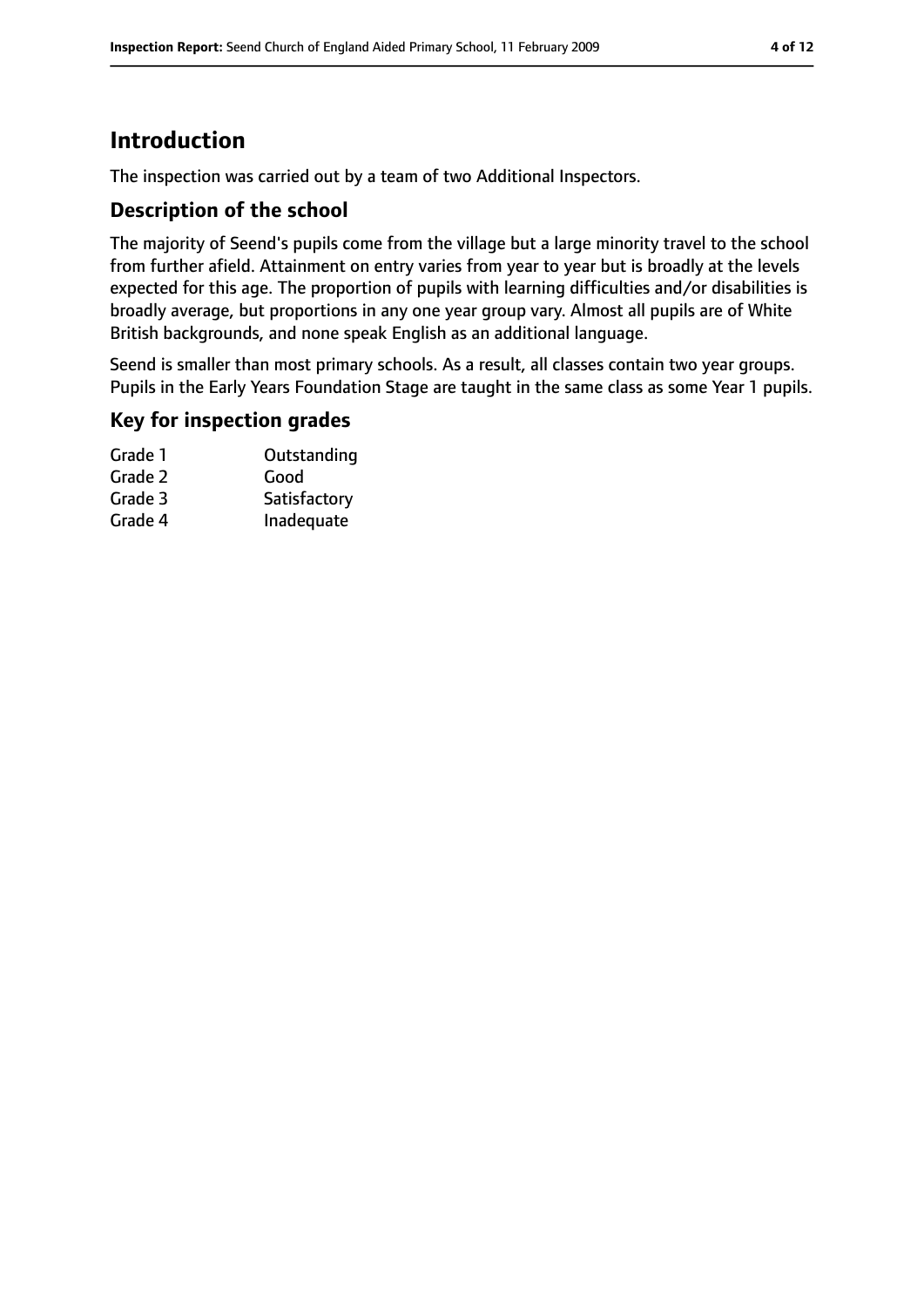# **Overall effectiveness of the school**

#### **Grade: 2**

This is a good school. Standards are above average by the end of Year 6 and pupils achieve well. Pupils' personal development is good. One of the school's outstanding features is the way pupils contribute to the school community. Their moral and social development is excellent. They behave exceptionally well and they feel extremely safe and secure. The school achieves these things through strong leadership and through adults who show a strong care and concern for the children. The result is that the school is a very welcoming environment where pupils greatly enjoy learning. One parent summed their views up by calling it a 'brilliant school' whilst another was very explicit in describing 'a genuine atmosphere of friendship'.

Teaching is good throughout the school. Lessons are carefully planned and pupils are told what the aims of the lesson are. As a result they engage with their learning and are keen to assess what they have understood. The school has recently developed the use of individual targets, such as 'use full stops and capital letters', and these are starting to be applied well across the school. The curriculum gives pupils a good breadth to their learning. Visitors to the school and visits to places of interest greatly enhance pupils' experiences; in the week of the inspection, for example, a visiting author provided the stimulus for writing across all classes. Some aspects of cultural development such as music are strong, but pupils have a more limited understanding of the full range of different cultures that make up Britain today.

Led very effectively by the headteacher, all staff make a strong contribution to leadership. The school's self-evaluation is good, and the school has a good capacity to improve further. Classroom learning is monitored extremely well, and the standards pupils reach in tests are analysed very well to see if they demonstrate areas of weakness. As a result of this, writing has been identified as an area to improve and a very well-thought-out strategy for improvement is now being followed. The school records each pupil's standards in reading, writing and mathematics each year. However, the way these assessments are recorded does not lend itself to fine-tuned analysis of the progress the pupils make from year to year. This means that whilst individuals who need to do better are usually identified by the very competent class teachers, patches of slower progress by whole year groups are not spotted quickly. At the moment there is too much variation in progress: it is excellent in some subjects and some year groups, but only satisfactory at other times. Opportunities are therefore missed to take quick action to raise standards for a whole group of pupils together.

#### **Effectiveness of the Early Years Foundation Stage**

#### **Grade: 2**

Children get off to a good start in the Early Years Foundation Stage. Last year, they entered with standards that were broadly as expected nationally. They made very good progress to reach standards significantly above average before they entered Year 1. The current children in this age group are also doing well. Their personal and social development is particularly strong, and because this is well managed they benefit from the presence of the older year group in the same class. They work well together in pairs and groups. Even the youngest children are confident in independent play activities and most organise themselves well. They are very well looked after and a good partnership with parents ensures that the children feel safe and secure.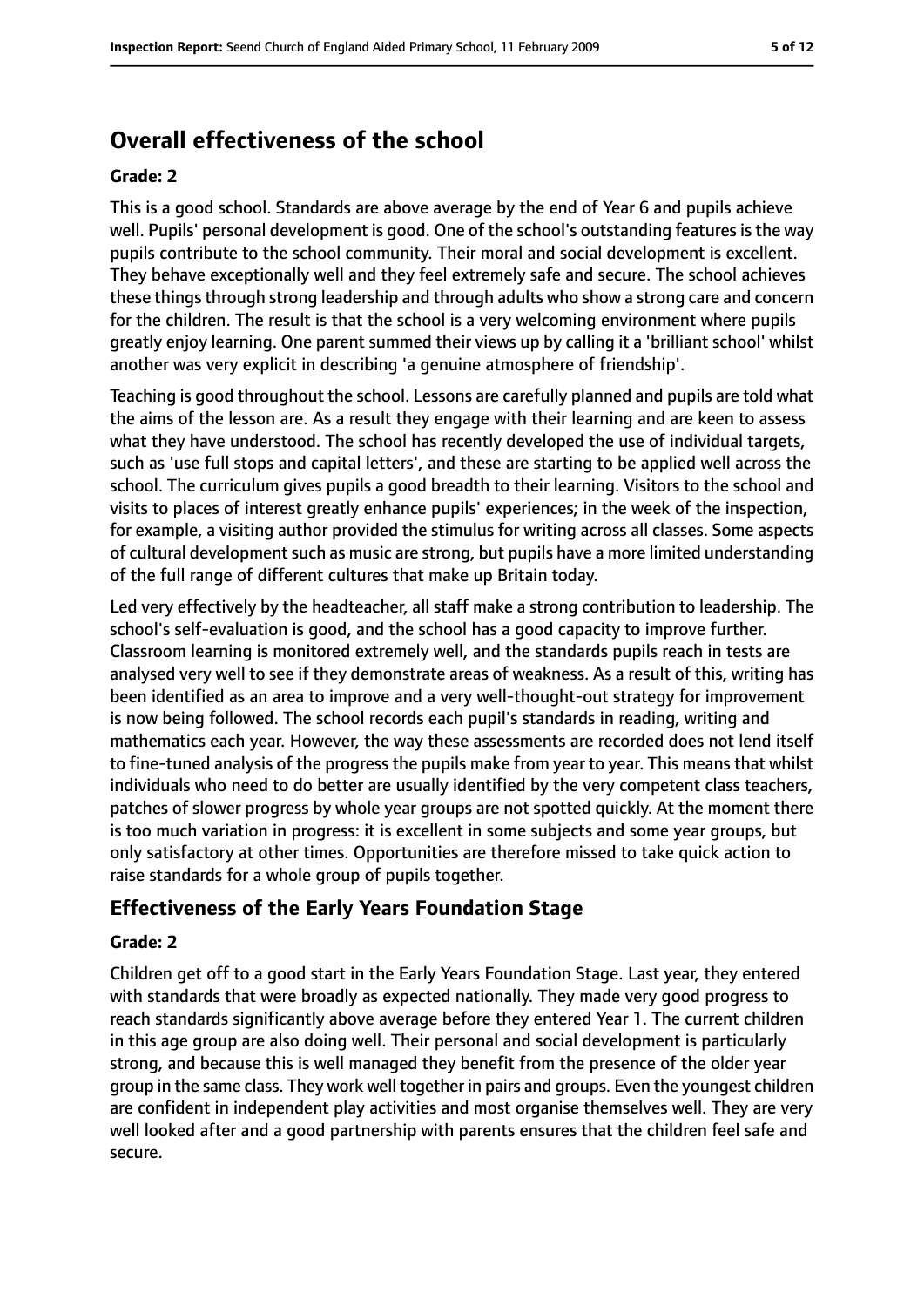The children benefit from good teaching and a very attractive and well-organised learning environment. The outdoor play area is well developed. Tasks are well matched to the stage children are at, because regular assessment provides a clear picture of what individuals need to be working on. There is a good balance between taught activities and more independent play. Though the teacher is new to the school, the adults are working well as a team. Intervention to focus play is usually good, but at this early stage the teacher is still getting to know pupils and occasionally intervention could be quicker.

#### **What the school should do to improve further**

- Record assessments in a way that ensures any relatively slower progress is identified and improved more quickly.
- Improve pupils' understanding of Britain as a multicultural society.

### **Achievement and standards**

#### **Grade: 2**

Standards in Year 6 national tests have remained above average overall for a period of years, though standards do move up and down because year groups are small and some years there are more pupils with learning difficulties and/or disabilities. The progress of pupils of all abilities has been good, regardless of their different starting points.

Though assessment records lack fine detail, the current Year 6 pupils are broadly on track to reach targets that are challenging in relation to their Key Stage 1 results. Senior managers also set targets for other year groups that can be used to track progress. However, because these targets are set in relation to the previous year's level and do not take into account the pace of progress prior to that, they are not always challenging enough in relation to earlier starting points, for example at the beginning of a key stage.

Within the picture of overall good progress, the data suggest that there is variation in the progress of different year groups in different subjects. For example, the school's year-on-year data on standards suggest that progress was excellent in reading for last year's Year 5 pupils, and very good for those in Year 4. Progress in mathematics was much slower for Year 4. School data also suggest that progress for the pupils in the current Year 2 is much quicker than that they made in Year 1.

#### **Personal development and well-being**

#### **Grade: 2**

Spiritual, moral, social and cultural development is good overall. Pupils demonstrate the ability to reflect, and respond well to collective worship. They clearly enjoy school and attendance is above average. Pupils have a good understanding of how to remain healthy, enjoying the school's provision for physical activities, including 'wake and shake' and 'huff and puff', often led by the pupils themselves. It is no wonder that pupils have been very successful in sports activities. The school has achieved the Healthy School award. Pupils are exceptionally good at keeping each other safe and secure, whilst not being over-cosseted. The headteacher has paid close attention to ensuring a secure environment in which some risks can be taken, and has invested in suitable apparatus for 'risky play' through which pupils can learn to look after themselves. Features such as the 'friendship bench', where pupils can sit if they want support from the 'playground friends', help the feeling of security as well as enabling the older ones to demonstrate their sense of responsibility.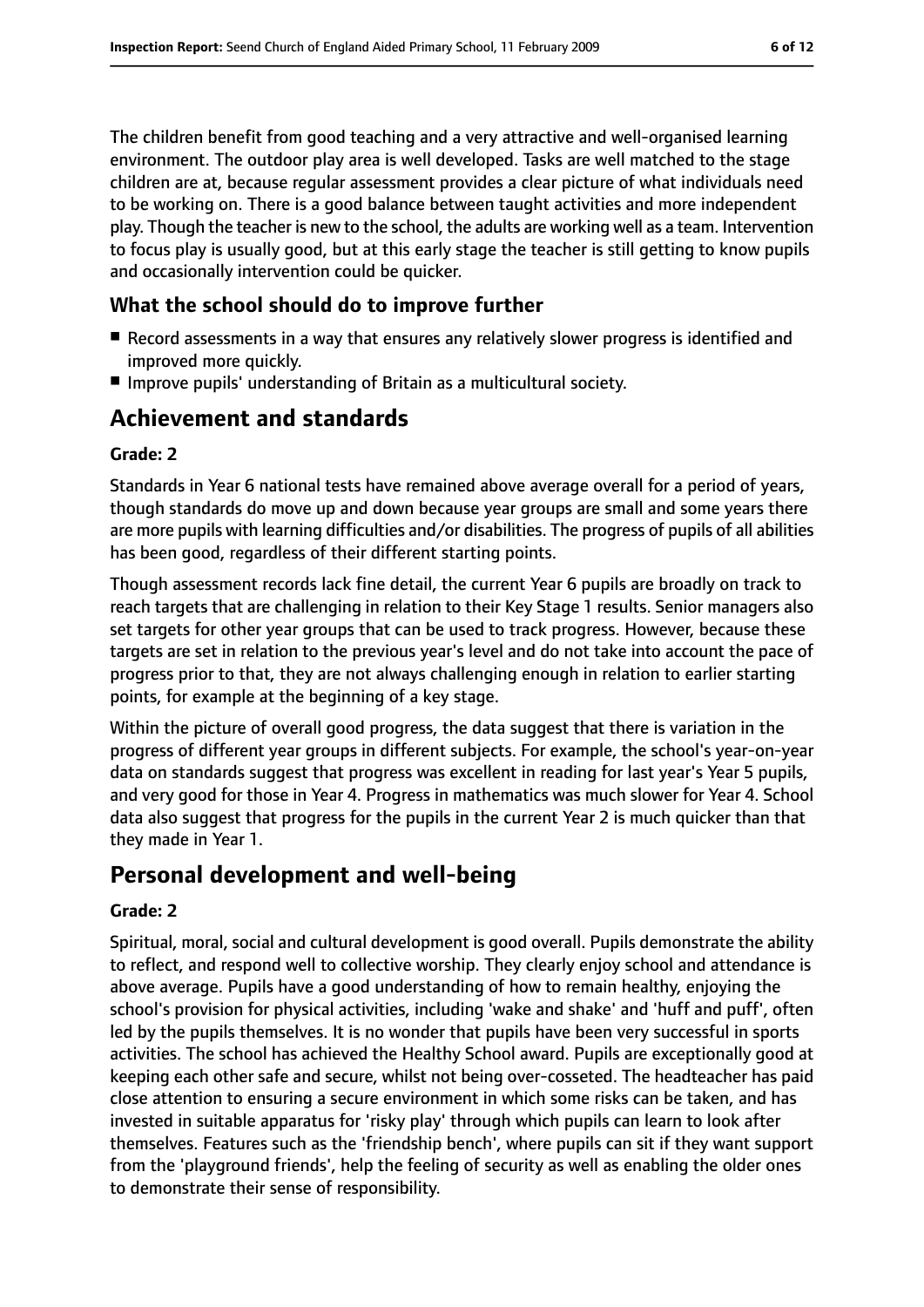The pupils make a massive contribution to the school community and strongly support the village, for example through church activities and through fêtes and shows. Activities such as packaging and selling seeds give them some experience of managing money, whilst school council members are learning about democracy. Though they have limited experience of the multicultural mix found in many British cities, where pupils may eventually work, their preparation for the future is good. Their good basic skills and their understanding of how to learn and work with others are big assets.

# **Quality of provision**

### **Teaching and learning**

#### **Grade: 2**

Teachers have very good relationships with pupils and discipline is managed well. Praise is used well, for example in the Year 1 and 2 class, to encourage pupils to cooperate with each other. Teachers use a range of strategies to interest pupils and develop their understanding, for example, 'talk partners' through which pupils can share ideas in pairs. In a Year 1 and 2 lesson the very good use of brief and crisp discussions with a friend developed pupils' fluency and vocabulary whilst keeping pace high. Work is often chosen for its relevance. During the inspection pupils in Years 3 and 4 drew on their class visit to Braeside to inform their writing, whilst those in Years 5 and 6 have used their recent experience of snow to write imaginative poems. Teaching assistants make an effective contribution to pupils' learning.

Weaknesses in teaching are more to do with missed opportunities than any major issues. For example, teachers' own writing does not always provide a model for pupils of how to join letters.

#### **Curriculum and other activities**

#### **Grade: 2**

The curriculum is wide ranging and features focus weeks that are used very effectively to give pupils in-depth experience of particular areas. Visits and visitors have included theatre visits and workshops, sports coaches and museum trips as well as the recent work closely related to the improvement of writing. The curriculum is organised effectively to give support to individuals, for example through booster groups or targeted activities for pupils with learning difficulties and/or disabilities. Pupils in Years 1 to 6 all have the opportunity to attend at least one after-school club, covering diverse areas from art to judo. Despite all these clear strengths, the school's development plan rightly acknowledgesthat the curriculum could be further developed to be more flexible and combine topics more creatively in response to pupils' needs.

#### **Care, guidance and support**

#### **Grade: 2**

Pastoral care is very strong and all statutory safeguarding requirements are met. Good links with playgroups and secondary schools ease pupils' transitions when they start and leave. Effective partnerships with outside agencies ensure that the school can draw on advice from other professionals where needed. As a result, individual plansfor pupils with learning difficulties and/or disabilities are informed and specific, and support is good. Guidance is effective. Books are well marked and provide pupils with clear ideas of how to improve their work. Pupils' individual targets are tracked and achievement of targets is celebrated, for example with a sticker. Individual targets are comparatively new, and the full impact on standards is yet to be seen. At the moment the school development plan appropriately identifies the need to develop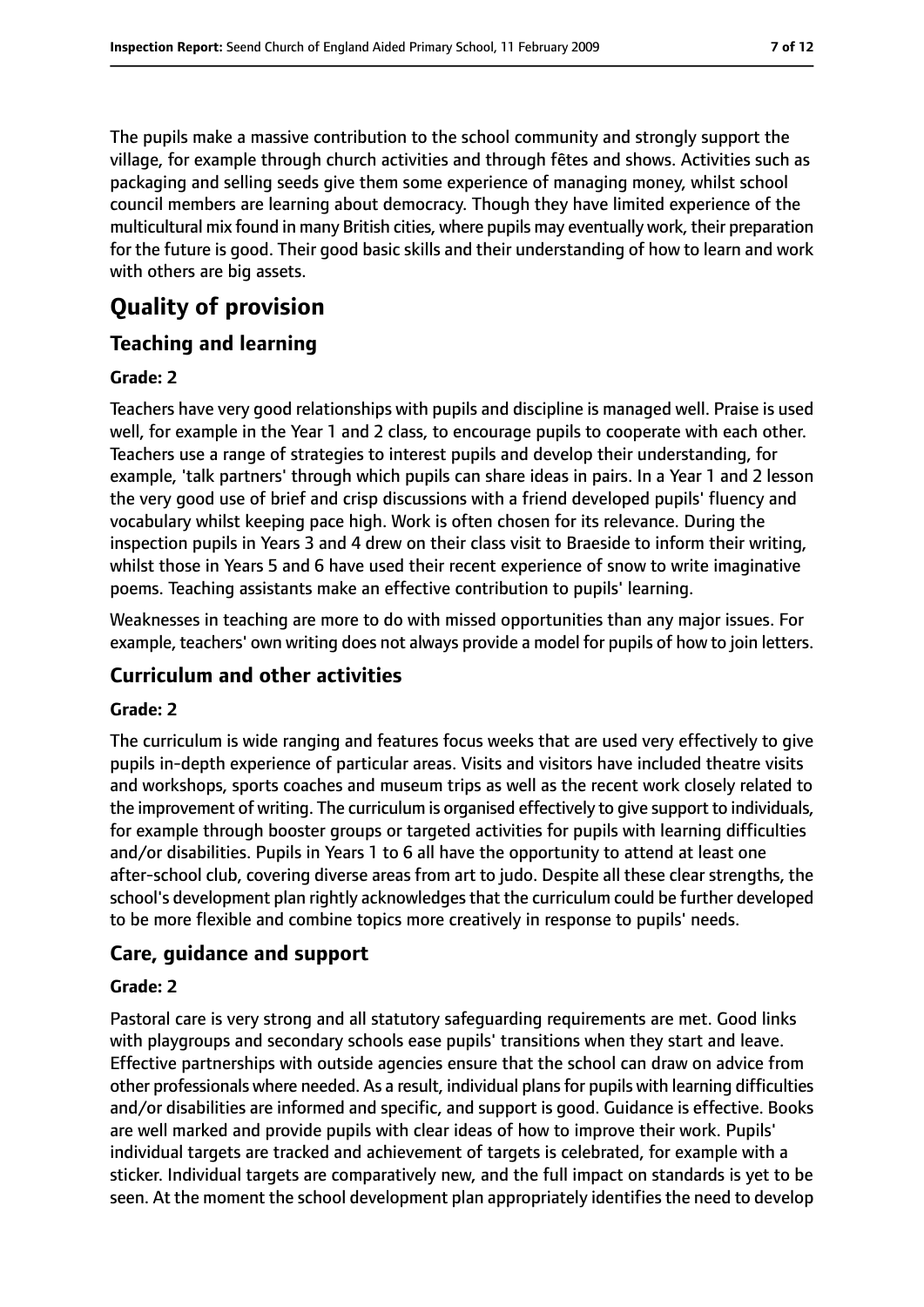teachers' skills in assessing small steps in pupils' performance in order to support the setting of targets.

## **Leadership and management**

#### **Grade: 2**

The good involvement of leaders at all levels is one of several improvements made since the last inspection. The staff work as a close-knit team and are committed to raising achievement, for example in writing, through the sensible and informed changes to teaching and curriculum made this year. Planning for improvement is very clear and strategies are well designed to achieve required outcomes. Governors are well informed about the school and challenge effectively, fulfilling their responsibilities well.

The school knows its pupils' backgrounds well, not just in terms of ethnicity, religion and economic circumstances, but in many cases through having close contact with families stretching back many years. Equality is promoted sensitively, and the school does its best to ensure, for example, that no pupils are prevented by family circumstances from taking part in trips. The school itself is highly cohesive, and pupils themselves also feel that they play a strong part in the local community. Less attention is as yet given to the broader national community beyond the standard coverage of religions in Britain through religious education, but initial steps to develop a sense of a world community are in place.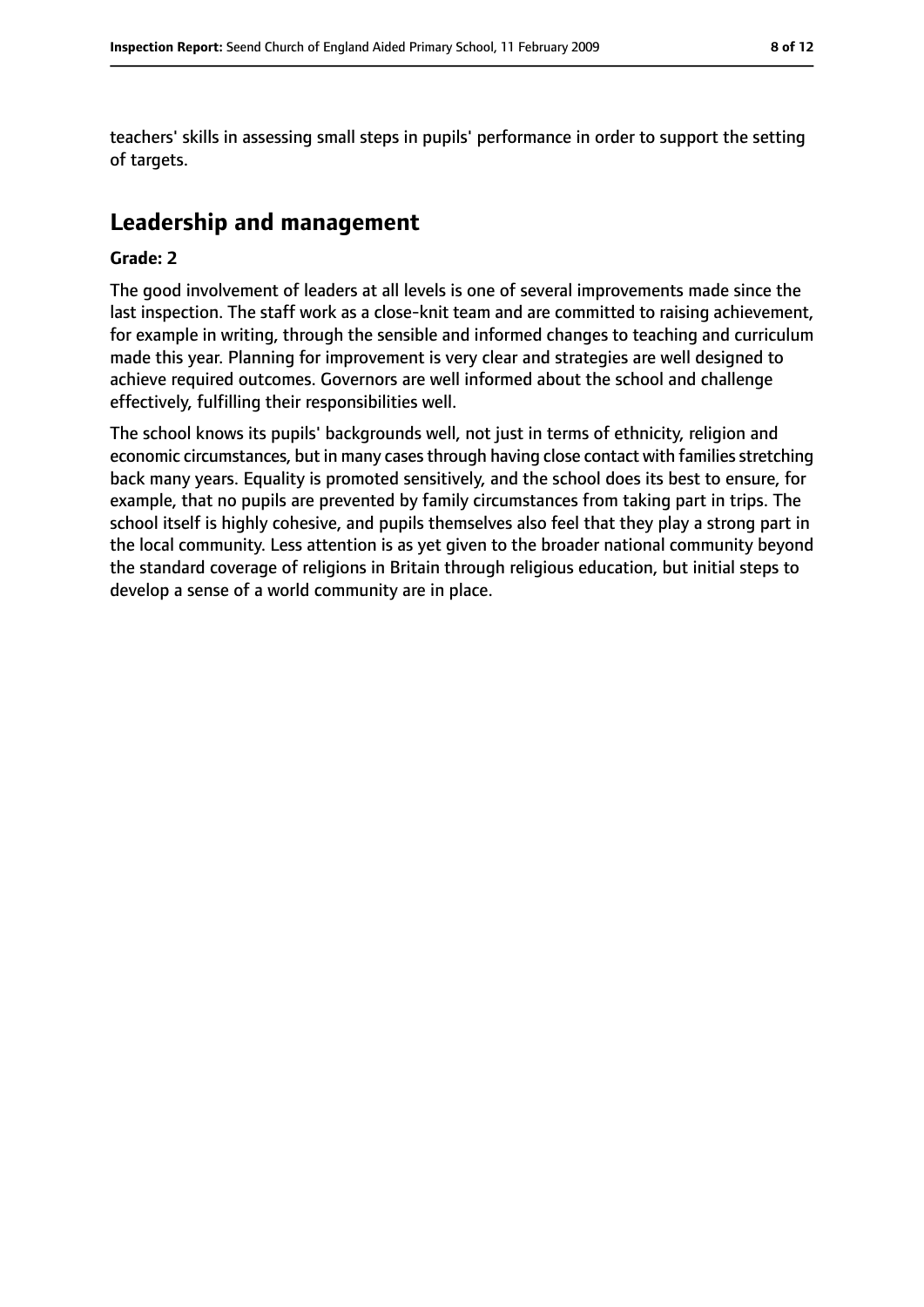**Any complaints about the inspection or the report should be made following the procedures set out in the guidance 'Complaints about school inspection', which is available from Ofsted's website: www.ofsted.gov.uk.**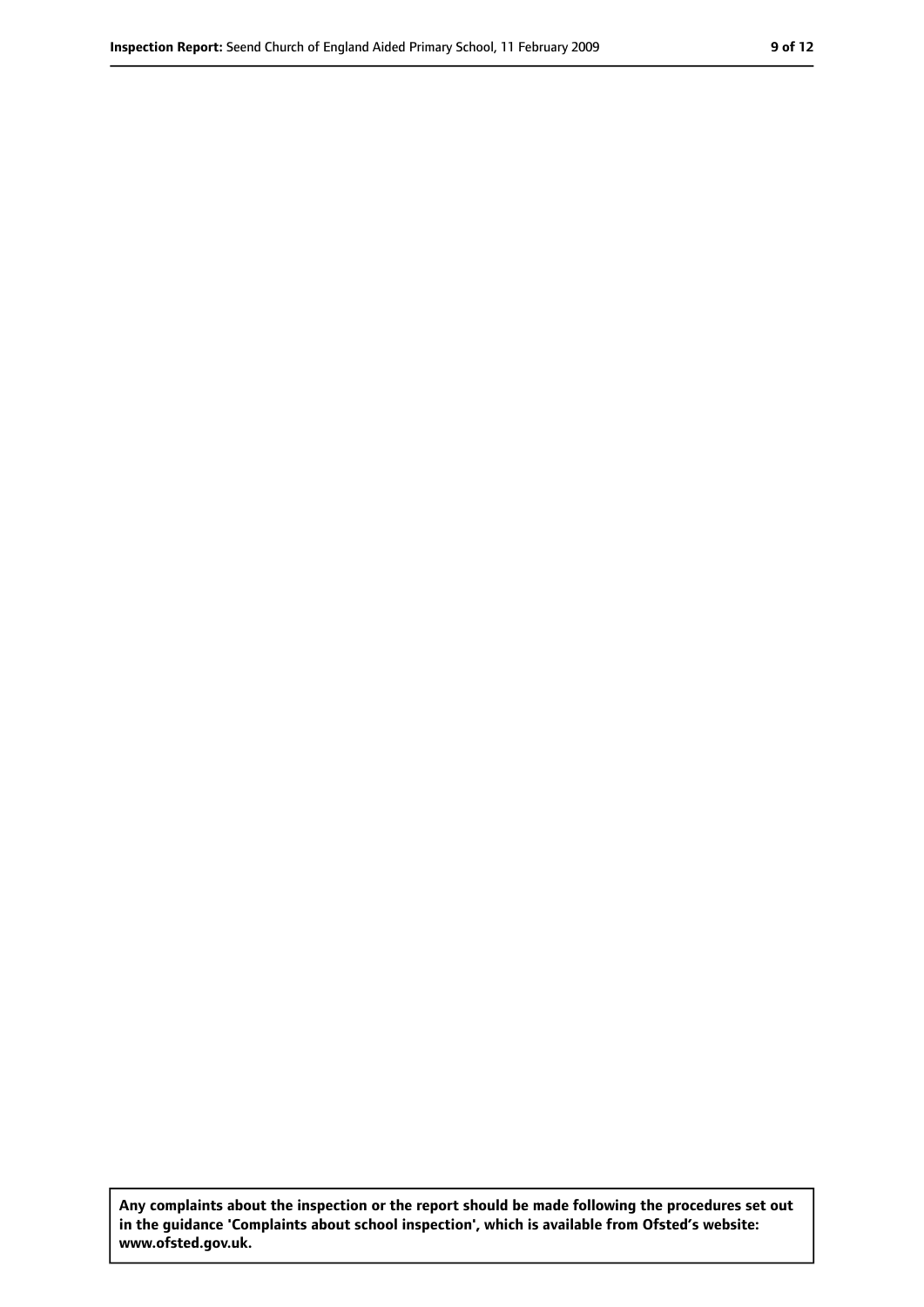# **Inspection judgements**

| Key to judgements: grade 1 is outstanding, grade 2 good, grade 3 satisfactory, and | <b>School</b>  |
|------------------------------------------------------------------------------------|----------------|
| arade 4 inadequate                                                                 | <b>Overall</b> |

#### **Overall effectiveness**

| How effective, efficient and inclusive is the provision of<br>education, integrated care and any extended services in meeting the<br>needs of learners? |     |
|---------------------------------------------------------------------------------------------------------------------------------------------------------|-----|
| Effective steps have been taken to promote improvement since the last<br>inspection                                                                     | Yes |
| How well does the school work in partnership with others to promote learners'<br>well being?                                                            |     |
| The capacity to make any necessary improvements                                                                                                         |     |

### **Effectiveness of the Early Years Foundation Stage**

| How effective is the provision in meeting the needs of children in the<br><b>EYFS?</b>       |  |
|----------------------------------------------------------------------------------------------|--|
| How well do children in the EYFS achieve?                                                    |  |
| How good are the overall personal development and well-being of the children<br>in the EYFS? |  |
| How effectively are children in the EYFS helped to learn and develop?                        |  |
| How effectively is the welfare of children in the EYFS promoted?                             |  |
| How effectively is provision in the EYFS led and managed?                                    |  |

#### **Achievement and standards**

| How well do learners achieve?                                                                               |  |
|-------------------------------------------------------------------------------------------------------------|--|
| The standards <sup>1</sup> reached by learners                                                              |  |
| How well learners make progress, taking account of any significant variations<br>between groups of learners |  |
| How well learners with learning difficulties and/or disabilities make progress                              |  |

#### **Annex A**

<sup>&</sup>lt;sup>1</sup>Grade 1 - Exceptionally and consistently high; Grade 2 - Generally above average with none significantly below average; Grade 3 - Broadly average to below average; Grade 4 - Exceptionally low.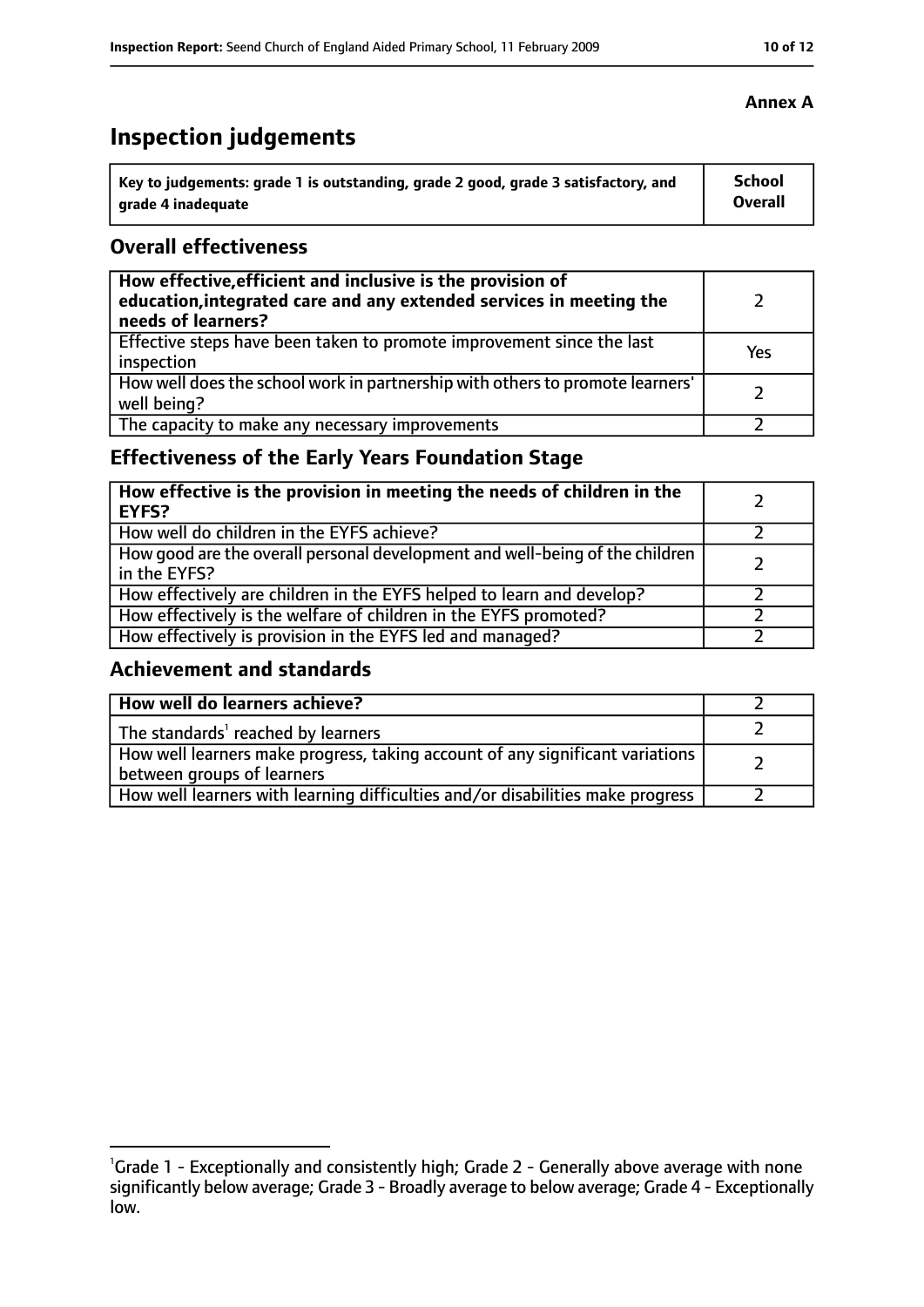### **Personal development and well-being**

| How good are the overall personal development and well-being of the<br>learners?                                 |  |
|------------------------------------------------------------------------------------------------------------------|--|
| The extent of learners' spiritual, moral, social and cultural development                                        |  |
| The extent to which learners adopt healthy lifestyles                                                            |  |
| The extent to which learners adopt safe practices                                                                |  |
| The extent to which learners enjoy their education                                                               |  |
| The attendance of learners                                                                                       |  |
| The behaviour of learners                                                                                        |  |
| The extent to which learners make a positive contribution to the community                                       |  |
| How well learners develop workplace and other skills that will contribute to<br>their future economic well-being |  |

# **The quality of provision**

| How effective are teaching and learning in meeting the full range of<br>learners' needs?              |  |
|-------------------------------------------------------------------------------------------------------|--|
| How well do the curriculum and other activities meet the range of needs and<br>interests of learners? |  |
| How well are learners cared for, quided and supported?                                                |  |

### **Leadership and management**

| How effective are leadership and management in raising achievement<br>and supporting all learners?                                              |     |
|-------------------------------------------------------------------------------------------------------------------------------------------------|-----|
| How effectively leaders and managers at all levels set clear direction leading<br>to improvement and promote high quality of care and education |     |
| How effectively leaders and managers use challenging targets to raise standards                                                                 | 3   |
| The effectiveness of the school's self-evaluation                                                                                               |     |
| How well equality of opportunity is promoted and discrimination eliminated                                                                      |     |
| How well does the school contribute to community cohesion?                                                                                      | 3   |
| How effectively and efficiently resources, including staff, are deployed to<br>achieve value for money                                          |     |
| The extent to which governors and other supervisory boards discharge their<br>responsibilities                                                  |     |
| Do procedures for safequarding learners meet current government<br>requirements?                                                                | Yes |
| Does this school require special measures?                                                                                                      | No  |
| Does this school require a notice to improve?                                                                                                   | No  |